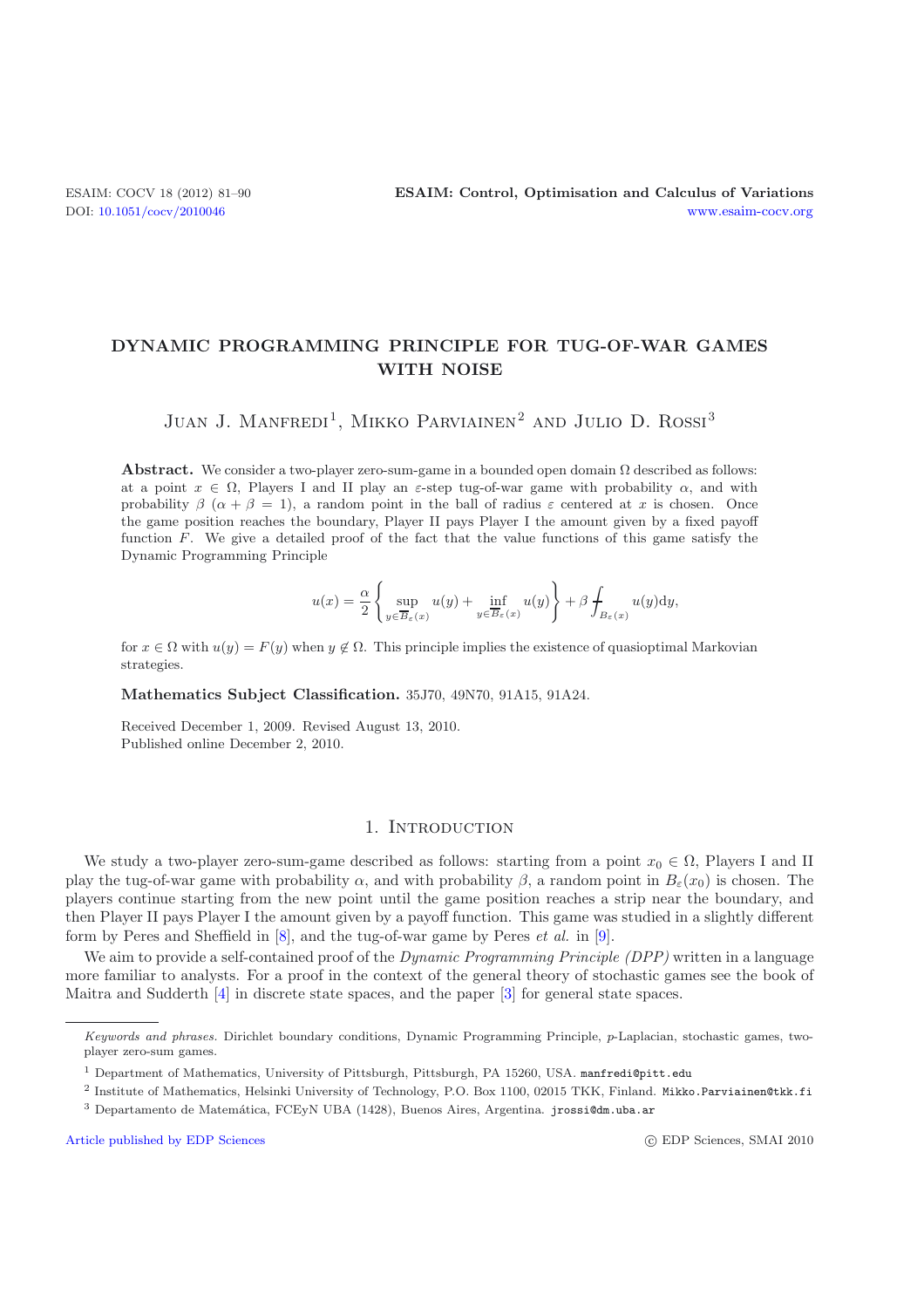## 82 J.J. MANFREDI *ET AL.*

To be more precise, we show that the value functions for the tug-of-war game with noise satisfy the following equation

$$
u(x) = \frac{\alpha}{2} \left\{ \sup_{y \in \overline{B}_{\varepsilon}(x)} u(y) + \inf_{y \in \overline{B}_{\varepsilon}(x)} u(y) \right\} + \beta \int_{B_{\varepsilon}(x)} u(y) dy \tag{1.1}
$$

<span id="page-1-0"></span>for  $x \in \Omega$ . This property provides a useful tool in many applications.

Intuitively, the expected payoff at the point can be calculated by summing up all the three cases: Player I moves, Player II moves, or a random point is chosen, with their corresponding probabilities. Player I, who tries to maximize the payoff, will choose a point maximizing the expected payoff, and Player II a point minimizing the expected payoff.

Functions satisfying the Dynamic Programming Principle with  $\alpha = 1$  and  $\beta = 0$ , that is,

$$
u(x) = \frac{1}{2} \left\{ \sup_{y \in \overline{B}_{\varepsilon}(x)} u(y) + \inf_{y \in \overline{B}_{\varepsilon}(x)} u(y) \right\},\,
$$

are called *harmonious* functions, see Le Gruyer [\[1](#page-9-4)] and Le Gruyer and Archer [\[2\]](#page-9-5). Furthermore, Oberman used a similar approach to obtain numerical approximations in [\[7\]](#page-9-6). As  $\varepsilon$  goes to zero, harmonious functions approximate solutions to the infinity Laplacian. To be more precise, Le Gruyer proved in [\[1\]](#page-9-4), see also [\[9\]](#page-9-1), that a uniform limit of a sequence of harmonious functions when  $\varepsilon \to 0$  is a solution to  $\Delta_{\infty} u = 0$ , where

$$
\Delta_{\infty} u = |\nabla u|^{-2} \sum_{ij} u_{x_i} u_{x_i x_j} u_{x_j} = |\nabla u|^{-2} \langle D^2 u \nabla u, \nabla u \rangle
$$

is the 1-homogeneous infinity Laplacian.

In the general case in  $[6]$  $[6]$ , see also  $[5]$ , the authors studied functions that satisfy  $(1.1)$  and proved that they approximate solutions to the p-Laplacian

$$
\operatorname{div}(|\nabla u|^{p-2}\nabla u) = 0
$$

when

$$
\alpha = \frac{p-2}{p+n}
$$
 and  $\beta = \frac{2+n}{p+n}$ .

A key tool for the analysis was the Dynamic Programming Principle [\(1.1\)](#page-1-0) applied to our game.

### 2. Tug-of-war games with noise

Let  $\Omega \subset \mathbb{R}^n$  be a bounded open set and  $\varepsilon > 0$ . We denote the compact boundary strip of width  $\varepsilon$  by

$$
\Gamma_{\varepsilon} = \{ x \in \mathbb{R}^n \setminus \Omega : \operatorname{dist}(x, \partial \Omega) \le \varepsilon \}.
$$

Further, we denote by  $B_{\varepsilon}(x)$  the open Euclidean ball and with  $\overline{B}_{\varepsilon}(x)$  its closure  $\overline{B}_{\varepsilon}(x) = \{y \in \mathbb{R}^n : |y-x| \le \varepsilon\}.$ 

Players I and II play as follows. At an initial time, they place a token at a point  $x_0 \in \Omega$  and toss a biased coin with probabilities  $\alpha$  and  $\beta$ ,  $\alpha + \beta = 1$ . If they get heads (probability  $\alpha$ ), they toss a fair coin and the winner of the toss moves the game position to any  $x_1 \in \overline{B}_{\varepsilon}(x_0)$  of his choice. On the other hand, if they get tails (probability  $\beta$ ), the game state moves according to the uniform probability density to a random point  $x_1 \in B_\varepsilon(x_0)$ . Then they continue playing from  $x_1$ .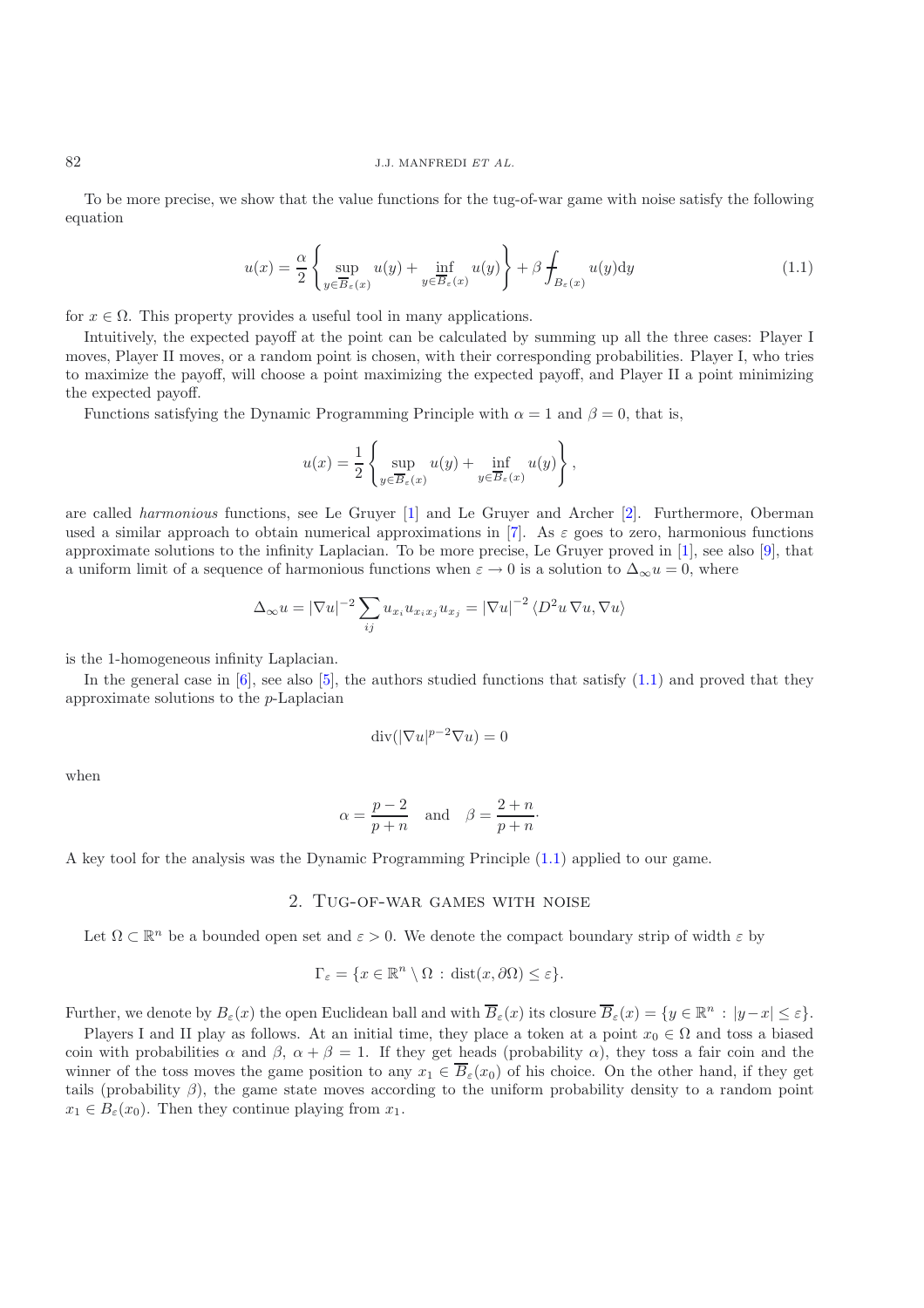This procedure yields a sequence of game states  $x_0, x_1, \ldots$  Once the game position reaches the boundary strip  $\Gamma_{\varepsilon}$ , the game ends and Player II pays Player I the amount given by a *payoff function*  $F : \Gamma_{\varepsilon} \to \mathbb{R}$ , which is assumed to be Borel measurable. Player I earns  $F(x_k)$  while Player II earns  $-F(x_k)$ .

A strategy  $S_I$  for Player I is a collection of measurable mappings  $S_I = \{S_I^k\}_{k=0}^\infty$  such that the next game position is

$$
S_1^k(x_0, x_1, \dots, x_k) = x_{k+1} \in \overline{B}_{\varepsilon}(x_k)
$$

if Player I wins the toss given a partial history  $(x_0, x_1, \ldots, x_k)$ . Similarly Player II plays according to a strategy S<sub>II</sub>. The next game position  $x_{k+1} \in \overline{B}_{\varepsilon}(x_k)$ , given a partial history  $(x_0, x_1, \ldots, x_k)$ , is distributed according to the probability

$$
\pi_{S_{\text{I}},S_{\text{II}}}(x_0,x_1,\ldots,x_k,A)=\frac{\beta|A\cap B_{\varepsilon}(x_k)|}{|B_{\varepsilon}(x_k)|}+\frac{\alpha}{2}\delta_{S_{\text{I}}^k(x_0,x_1,\ldots,x_k)}(A)+\frac{\alpha}{2}\delta_{S_{\text{II}}^k(x_0,x_1,\ldots,x_k)}(A).
$$

From now on, we shall omit k and simply denote the strategies by  $S_I$  and  $S_{II}$ .

Let us fix strategies  $S_I$ ,  $S_{II}$ . Let  $\Omega_{\varepsilon} = \Omega \cup \Gamma_{\varepsilon} \subset \mathbb{R}^n$  be equipped with the natural topology, and the  $\sigma$ -algebra  $\mathcal B$ of the Borel sets. The space of all game sequences

$$
H^{\infty} = \{x_0\} \times \Omega_{\varepsilon} \times \Omega_{\varepsilon} \times \ldots,
$$

is a product space endowed with the product topology.

Let  $\{\mathcal{F}_k\}_{k=0}^{\infty}$  denote the filtration of  $\sigma$ -algebras,  $\mathcal{F}_0 \subset \mathcal{F}_1 \subset \ldots$  defined as follows:  $\mathcal{F}_k$  is the product  $\sigma$ -algebra generated by cylinder sets of the form  $\{x_0\} \times A_1 \times \ldots \times A_k \times \Omega_{\varepsilon} \times \Omega_{\varepsilon} \ldots$  with  $A_i \in \mathcal{B}$ . For

$$
\omega = (x_0, \omega_1, \ldots) \in H^{\infty},
$$

we define the coordinate processes

$$
X_k(\omega) = \omega_k, \quad X_k : H^{\infty} \to \mathbb{R}^n, \ k = 0, 1, \dots
$$

so that  $X_k$  is an  $\mathcal{F}_k$ -measurable random variable. Moreover,  $\mathcal{F}_{\infty} = \sigma(\bigcup \mathcal{F}_k)$  is the smallest  $\sigma$ -algebra so that all  $X_k$  are  $\mathcal{F}_{\infty}$ -measurable. To denote the time when the game state reaches the boundary, we define a random variable

$$
\tau(\omega)=\inf\{k\,:\,X_k(\omega)\in\Gamma_{\varepsilon},\ k=0,1,\ldots\},\
$$

which is a stopping time relative to the filtration  $\{\mathcal{F}_k\}_{k=0}^{\infty}$ .

A starting point  $x_0$  and the strategies  $S_I$  and  $S_{II}$  determine a unique probability measure  $\mathbb{P}_{S_I,S_{II}}^{x_0}$  on  $H^{\infty}$ relative to the  $\sigma$ -algebra  $\mathcal{F}^{\infty}$ . This measure is built by Kolmogorov's extension theorem, see [\(3.2\)](#page-3-0) below and Theorem 3.5 in Varadhan [\[10](#page-9-9)], to the family of transition probabilities

$$
\pi_{S_{\mathrm{I}},S_{\mathrm{II}}}(x_0,X_1(\omega),\ldots,X_k(\omega),A) = \frac{\beta |A \cap B_{\varepsilon}(\omega_k)|}{|B_{\varepsilon}(\omega_k)|} + \frac{\alpha}{2} \delta_{S_{\mathrm{I}}(x_0,\omega_1,\ldots,\omega_k)}(A) + \frac{\alpha}{2} \delta_{S_{\mathrm{II}}(x_0,\omega_1,\ldots,\omega_k)}(A). \tag{2.1}
$$

<span id="page-2-0"></span>The expected payoff is then

$$
\mathbb{E}_{S_{\rm I},S_{\rm II}}^{x_{0}}[F(X_{\tau})]=\int_{H^{\infty}}F(X_{\tau}(\omega))\,\mathbb{P}_{S_{\rm I},S_{\rm II}}^{x_{0}}(\mathrm{d}\omega).
$$

Note that, due to the fact that  $\beta > 0$ , the game ends almost surely

$$
\mathbb{P}^{x_0}_{S_{\text{I}},S_{\text{II}}}(\{\omega \in H^\infty \colon \tau(\omega) < \infty\}) = 1
$$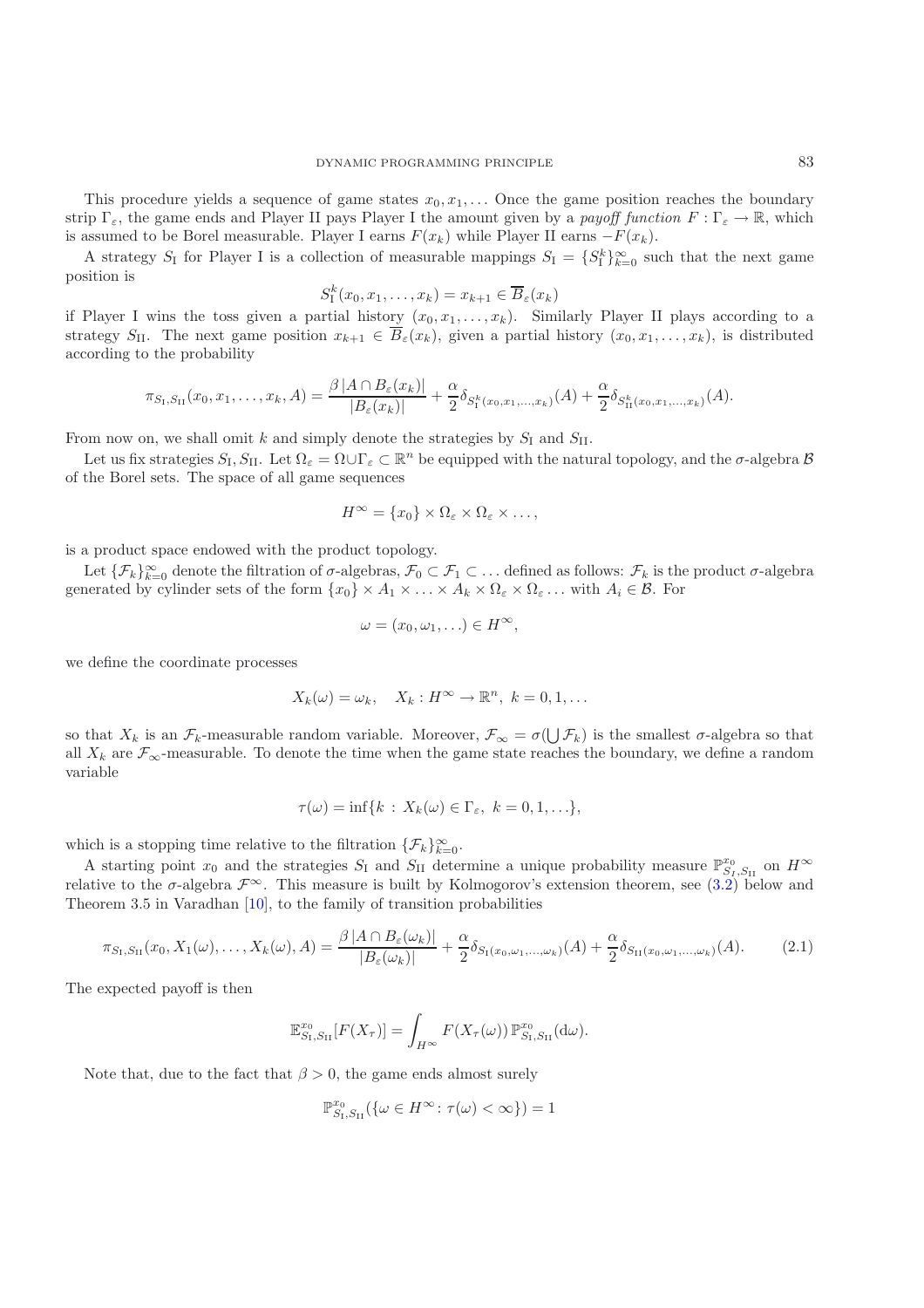for any choice of strategies because the game sequences contain arbitrary long sequences of random steps with probability 1.

The *value of the game for Player I* is given by

$$
u_{\rm I}(x_0) = \sup_{S_{\rm I}} \inf_{S_{\rm II}} \mathbb{E}_{S_{\rm I},S_{\rm II}}^{x_0}[F(X_{\tau})]
$$

while the *value of the game for Player II* is given by

$$
u_{\text{II}}(x_0) = \inf_{S_{\text{II}}} \sup_{S_{\text{I}}} \mathbb{E}_{S_{\text{I}},S_{\text{II}}}^{x_0}[F(X_{\tau})].
$$

The values  $u_1(x_0)$  and  $u_{II}(x_0)$  are in a sense the best expected outcomes each player can almost guarantee when the game starts at  $x_0$ . For the measurability of the value functions we refer to [\[3\]](#page-9-3).

## 3. A proof of the DPP

In this section, we prove that the values  $u_I$  and  $u_{II}$  satisfy the Dynamic Programming Principle. To this end, we define measures inductively on finite products as

$$
\mu_{S_{\rm I},S_{\rm II}}^{0,x_{0}}(x_{0}) = 1,\n\mu_{S_{\rm I},S_{\rm II}}^{k,x_{0}}(\{x_{0}\} \times A_{1} \times ... \times A_{k-1} \times A_{k})\n= \int_{A_{1} \times ... \times A_{k-1}} \pi_{S_{\rm I},S_{\rm II}}(x_{0},\omega_{1},...,\omega_{k-1},A_{k}) \mu_{S_{\rm I},S_{\rm II}}^{k-1,x_{0}}(x_{0},d\omega_{1},...,d\omega_{k-1}).
$$
\n(3.1)

<span id="page-3-2"></span>This is the family of measures used to construct the measure  $\mathbb{P}_{S_I,S_{II}}^{x_0}$  by applying Kolmogorov's theorem. In particular,

$$
\mu_{S_{\rm I},S_{\rm II}}^{k,x_0}(\{x_0\}\times A_1\times\ldots\times A_k)=\mu_{S_{\rm I},S_{\rm II}}^{k+1,x_0}(\{x_0\}\times A_1\times\ldots\times A_k\times\Omega_{\varepsilon}).
$$

Denote  $\mathcal{A} = \{x_0\} \times A_1 \times \ldots \times A_N \times \Omega_{\varepsilon} \times \Omega_{\varepsilon} \times \ldots$  and  $\mathcal{A}_k = \{x_0\} \times A_1 \times \ldots \times A_k$ . By Kolmogorov's extension theorem

$$
\mu_{S_{\mathrm{I}},S_{\mathrm{II}}}^{k,x_0}(\mathcal{A}_k)=\mathbb{P}_{S_{\mathrm{I}},S_{\mathrm{II}}}^{x_0}(\mathcal{A}) \quad \text{for } k\geq N,
$$

and thus

$$
\mathbb{P}_{S_I,S_{II}}^{x_0}(\mathcal{A}) = \lim_{k \to \infty} \mu_{S_I,S_{II}}^{k,x_0}(\mathcal{A}_k). \tag{3.2}
$$

<span id="page-3-0"></span>Conditioning with respect to the possible first steps plays a key role in the proof. Following the notation in [\[3](#page-9-3)], we denote by  $S_I[x_1]$  a conditional strategy obtained by conditioning with respect to the first step. As the name suggests, this conditional strategy is defined on the partial histories of the form  $(x_0, x_1, \ldots)$ . Next we write the expectation as an integral of the conditional expectations.

<span id="page-3-1"></span>**Lemma 3.1.** *There exists a family of measures*

$$
\left\{\mathbb{P}_{S_I[\omega_1],S_{II}[\omega_1]}^{x_0,\omega_1}\right\}_{\omega_1\in\overline{B}_{\varepsilon}(x_0)}
$$

<span id="page-3-3"></span>*such that*

$$
\mathbb{E}_{S_l,S_{ll}}^{x_0}[F(X_{\tau})] = \int_{H^{\infty}} F(X_{\tau}(\omega)) \mathbb{P}_{S_l,S_{ll}}^{x_0}(\mathrm{d}\omega)
$$
  
= 
$$
\int_{\Omega_{\varepsilon}} \int_{\Omega_{\varepsilon} \times \dots} F(X_{\tau}(\omega)) \mathbb{P}_{S_l[\omega_1],S_{ll}[\omega_1]}^{x_0,\omega_1}(\mathrm{d}\omega_2,\dots)\pi_{S_l,S_{ll}}(x_0,\mathrm{d}\omega_1).
$$
 (3.3)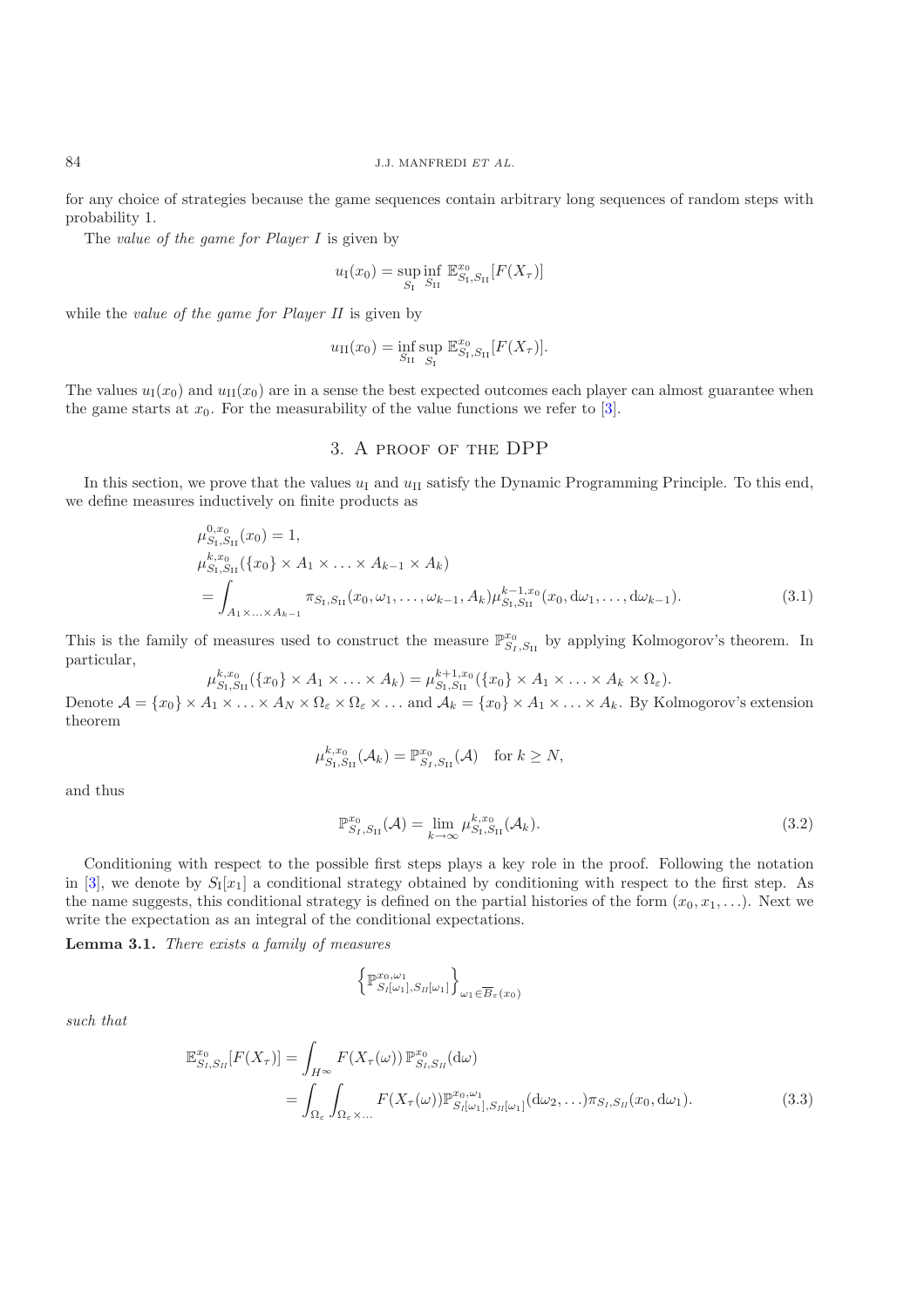The inner integral in the lemma above is a representative of a conditional expectation given the first points  $x_0$ ,  $X_1 = X_1(\omega) = \omega_1$ .

*Proof of Lemma* [3.1](#page-3-1)*.* First, observe that

$$
\mu_{S_{\rm I},S_{\rm II}}^{1,x_0}(\{x_0\}\times A_1)=\pi_{S_{\rm I},S_{\rm II}}(x_0,A_1).
$$

<span id="page-4-0"></span>Further,

$$
\mu_{S_{\rm I},S_{\rm II}}^{2,x_{0}}(\{x_{0}\} \times A_{1} \times A_{2}) = \int_{A_{1}} \pi_{S_{\rm I},S_{\rm II}}(x_{0},\omega_{1},A_{2}) \pi_{S_{\rm I},S_{\rm II}}(x_{0},\mathrm{d}\omega_{1})
$$

$$
= \int_{A_{1}} \int_{A_{2}} \tilde{\mu}_{S_{\rm I}[\omega_{1}],S_{\rm II}[\omega_{1}]}(\mathrm{d}\omega_{2}) \pi_{S_{\rm I},S_{\rm II}}(x_{0},\mathrm{d}\omega_{1}), \tag{3.4}
$$

where the equality

$$
\tilde{\mu}_{S_{\rm I}[\omega_1], S_{\rm II}[\omega_1]}^{1,(x_0,\omega_1)}(A_2) = \pi_{S_{\rm I},S_{\rm II}}(x_0,\omega_1,A_2) \tag{3.5}
$$

<span id="page-4-3"></span>defines a new family of measures.

Now we assume, arguing by induction, that there exists  $\tilde{\mu}_{S_{I}[\omega_{1}],S_{II}[\omega_{1}]}^{k-1,(x_{0},\omega_{1})}$  for  $k=2,3,...$  satisfying

$$
\mu_{S_{\rm I},S_{\rm II}}^{k,x_0}(\{x_0\} \times \ldots \times A_k) = \int_{A_1} \int_{A_2 \times \ldots \times A_k} \tilde{\mu}_{S_{\rm I}[\omega_1],S_{\rm II}[\omega_1]}^{k-1,(x_0,\omega_1)}(\mathrm{d}\omega_2 \ldots,\mathrm{d}\omega_k) \pi_{S_{\rm I},S_{\rm II}}(x_0,\mathrm{d}\omega_1). \tag{3.6}
$$

<span id="page-4-1"></span>Next we show that this implies that there exists  $\tilde{\mu}_{S_{\text{I}}[\omega_1],S_{\text{II}}[\omega_1]}^{k,(x_0,\omega_1)}$  satisfying a similar equality. Due to [\(3.4\)](#page-4-0) this holds with  $k = 1$ . To establish the inductive step, we utilize  $(3.1)$  together with  $(3.6)$ , and calculate

$$
\mu_{S_{\rm I},S_{\rm II}}^{k+1,x_{0}}(\lbrace x_{0}\rbrace \times \ldots \times A_{k}) = \int_{A_{1} \times \ldots \times A_{k}} \pi_{S_{\rm I},S_{\rm II}}(x_{0},\omega_{1},\ldots,\omega_{k},A_{k+1}) \mu_{S_{\rm I},S_{\rm II}}^{k,x_{0}}(x_{0},\mathrm{d}\omega_{1},\ldots,\mathrm{d}\omega_{k})
$$
\n
$$
= \int \pi_{S_{\rm I},S_{\rm II}}(x_{0},\omega_{1},\ldots,\omega_{k},A_{k+1}) \tilde{\mu}_{S_{\rm I}[\omega_{1}],S_{\rm II}[\omega_{1}]}^{k-1,(x_{0},\omega_{1})}(\mathrm{d}\omega_{2},\ldots,\mathrm{d}\omega_{k}) \pi_{S_{\rm I},S_{\rm II}}(x_{0},\mathrm{d}\omega_{1})
$$
\n
$$
= \int_{A_{1}} \int_{A_{2} \times \ldots \times A_{k+1}} \tilde{\mu}_{S_{\rm I}[\omega_{1}],S_{\rm II}[\omega_{1}]}^{k,(x_{0},\omega_{1})}(\mathrm{d}\omega_{2}\ldots,\mathrm{d}\omega_{k+1}) \pi_{S_{\rm I},S_{\rm II}}(x_{0},\mathrm{d}\omega_{1}),
$$

where the family of measures  $\tilde{\mu}_{S_{\text{I}}[\omega_1],S_{\text{II}}[\omega_1]}^{k,(x_0,\omega_1)}$  is defined by

$$
\tilde{\mu}_{S_{\mathrm{I}}[\omega_{1}],S_{\mathrm{II}}[\omega_{1}]}^{k,(x_{0},\omega_{1})}(A_{2}\times\ldots\times A_{k+1})=\int_{A_{2}\times\ldots\times A_{k}}\pi_{S_{\mathrm{I}},S_{\mathrm{II}}}(x_{0},\omega_{1},\ldots,\omega_{k},A_{k+1})\tilde{\mu}_{S_{\mathrm{I}}[\omega_{1}],S_{\mathrm{II}}[\omega_{1}]}^{k-1,(x_{0},\omega_{1})}(\mathrm{d}\omega_{2},\ldots,\mathrm{d}\omega_{k}).
$$
 (3.7)

<span id="page-4-4"></span>Thus, we have inductively defined measures  $\tilde{\mu}_{S_{\text{I}}[\omega_1],S_{\text{II}}[\omega_1]}^{k,(x_0,\omega_1)}$ , which depend on the strategies  $S_{\text{I}}[\omega_1],S_{\text{II}}[\omega_1]$ , on the sets  $A_2 \times \ldots \times A_{k+1}$ . By Kolmogorov's extension theorem, there exists a family of probability measures  $\mathbb{P}^{x_0,\omega_1}_{S_{\text{I}}[\omega_1],S_{\text{II}}[\omega_1]}$  such that

$$
\mathbb{P}_{S_{\rm I},S_{\rm II}}^{x_{0}}(\{x_{0}\} \times A_{1} \times ...)=\int_{A_{1}}\int_{A_{2} \times ...} \mathbb{P}_{S_{\rm I}[\omega_{1}],S_{\rm II}[\omega_{1}]}^{x_{0},\omega_{1}}(\mathrm{d}\omega_{2},...)\,\pi_{S_{\rm I},S_{\rm II}}(x_{0},\mathrm{d}\omega_{1}).
$$
\nfrom this equation

The claim follows from this equation.

<span id="page-4-2"></span>Every strategy  $S_I$  can be decomposed into the first step  $S_I(x_0)$  and the rest  $S_I^{\text{rest}}$ , where  $S_I^{\text{rest}}$  contains exactly all the conditional strategies  $S_I[x_1], x_1 \in \overline{B}_{\varepsilon}(x_0)$ . The next lemma plays a key role in the proof of the DPP.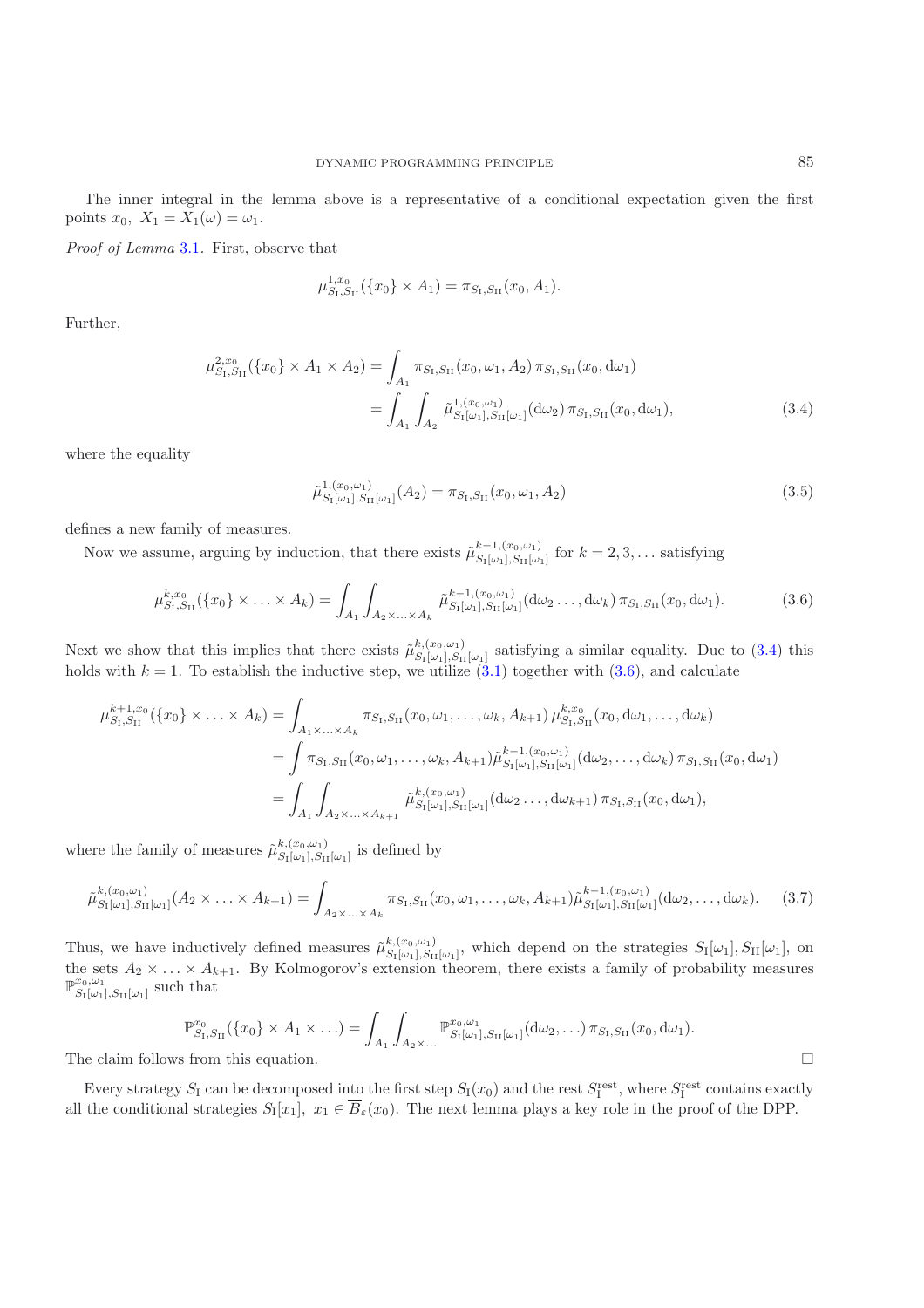## 86 J.J. MANFREDI *ET AL.*

<span id="page-5-0"></span>**Lemma 3.2.** *It holds that*

$$
\sup_{S_{\rm I}(x_0)} \sup_{S_{\rm I}^{\rm rest}} \inf_{S_{\rm II}(x_0)} \inf_{S_{\rm II}^{\rm rest}} \mathbb{E}_{S_{\rm I},S_{\rm II}}^{\mathcal{X}_0}[F(X_{\tau})] = \sup_{S_{\rm I}(x_0)} \inf_{S_{\rm II}(x_0)} \sup_{S_{\rm I}^{\rm rest}} \mathbb{E}_{S_{\rm I},S_{\rm II}}^{\mathcal{X}_0}[F(X_{\tau})]. \tag{3.8}
$$

Briefly, this is due to the fact that Player I can optimize her conditional strategy  $S_I[x]$  without affecting the conditional strategy  $S_I[y]$  if  $y \neq x$ . Thus we see that Player II gets no advantage by choosing his first step on the left hand side of [\(3.8\)](#page-5-0).

*Proof of Lemma* [3.2](#page-4-2). The direction "≤" is clear and we can concentrate on showing the reverse inequality. For any  $\eta > 0$ ,  $\omega_1 \in \overline{B}_{\varepsilon}(x_0)$ , and  $S_I$ , Player II can choose a strategy  $S_{\text{II}}^*[\omega_1]$  such that

$$
\int_{\Omega_{\varepsilon}\times\ldots} F(X_{\tau}(\omega)) \, \mathbb{P}^{x_0,\omega_1}_{S_{\mathcal{I}}[\omega_1],S^*_{\mathcal{II}}[\omega_1]}(\mathrm{d}\omega_2,\ldots) \leq \inf_{S_{\mathcal{II}}[\omega_1]} \int_{\Omega_{\varepsilon}\times\ldots} F(X_{\tau}(\omega)) \, \mathbb{P}^{x_0,\omega_1}_{S_{\mathcal{I}}[\omega_1],S_{\mathcal{II}}[\omega_1]}(\mathrm{d}\omega_2,\ldots) + \eta.
$$

Since the conditional strategy  $S_{\text{II}}[x]$  can be manipulated without affecting  $S_{\text{II}}[y]$  as long as  $x \neq y$ , this argument can be repeated for each  $\omega_1$ , and thus the procedure defines a strategy  $S_{\text{II}}^*$ , *cf.* [\[3](#page-9-3)], so that the above inequality holds for each  $\omega_1 \in \overline{B}_{\varepsilon}(x_0)$  with this strategy. By using a trivial estimate and integrating the above inequality, we deduce

$$
\inf_{S_{\text{II}}^{\text{rest}}} \int_{\Omega_{\varepsilon}} \int_{\Omega_{\varepsilon}} F(X_{\tau}(\omega)) \mathbb{P}_{S_{\text{I}}[\omega_{1}],S_{\text{II}}[\omega_{1}]}^{x_{0},\omega_{1}}(\text{d}\omega_{2},\ldots)\pi_{S_{\text{I}},S_{\text{II}}}(x_{0},\text{d}\omega_{1})
$$
\n
$$
\leq \int_{\Omega_{\varepsilon}} \int_{\Omega_{\varepsilon} \times \ldots} F(X_{\tau}(\omega)) \mathbb{P}_{S_{\text{I}}[\omega_{1}],S_{\text{II}}^{\mathbb{X}}[\omega_{1}]}(\text{d}\omega_{2},\ldots)\pi_{S_{\text{I}},S_{\text{II}}}(x_{0},\text{d}\omega_{1})
$$
\n
$$
\leq \int_{\Omega_{\varepsilon}} \left[ \inf_{S_{\text{II}}[\omega_{1}]} \int_{\Omega_{\varepsilon} \times \ldots} F(X_{\tau}(\omega)) \mathbb{P}_{S_{\text{I}}[\omega_{1}],S_{\text{II}}[\omega_{1}]}^{x_{0},\omega_{1}}(\text{d}\omega_{2},\ldots) \right] \pi_{S_{\text{I}},S_{\text{II}}}(x_{0},\text{d}\omega_{1}) + c\eta,
$$

for any  $\pi_{S_I,S_{II}}$ . We repeat the same argument for Player I with  $\eta' > 0$ , and construct  $S_I^*$ . Thus recalling the previous inequality and [\(3.3\)](#page-3-3), we deduce

$$
\sup_{S_{\mathrm{I}}^{\mathrm{rest}}} \inf_{S_{\mathrm{II}}^{\mathrm{rest}}} \mathbb{E}_{S_{\mathrm{I}},S_{\mathrm{II}}}^{x_0}[F(X_{\tau})] \leq \int_{\Omega_{\varepsilon}} \sup_{S_{\mathrm{I}}[\omega_1]} \inf_{S_{\mathrm{II}}[\omega_1]} \int_{\Omega_{\varepsilon} \times \dots} F(X_{\tau}(\omega)) \mathbb{P}_{S_{\mathrm{I}}[\omega_1],S_{\mathrm{II}}[\omega_1]}^{x_0,\omega_1}(\mathrm{d}\omega_2,\dots)\pi_{S_{\mathrm{I}},S_{\mathrm{II}}}(x_0,\mathrm{d}\omega_1) + c\eta
$$
\n
$$
\leq \int_{\Omega_{\varepsilon}} \inf_{S_{\mathrm{II}}[\omega_1]} \int_{\Omega_{\varepsilon} \times \dots} F(X_{\tau}(\omega)) \mathbb{P}_{S_{\mathrm{I}}^*(\omega_1],S_{\mathrm{II}}[\omega_1]}^{x_0,\omega_1}(\mathrm{d}\omega_2,\dots)\pi_{S_{\mathrm{I}},S_{\mathrm{II}}}(x_0,\mathrm{d}\omega_1) + c(\eta + \eta')
$$
\n
$$
\leq \inf_{S_{\mathrm{II}}^{\mathrm{rest}}} \mathbb{E}_{S_{\mathrm{I}}^*(S_{\mathrm{II}}]}^{x_0}[F(x_{\tau})] + c(\eta + \eta').
$$

Next we take  $\inf_{S_{\text{II}}(x_0)}$  on both sides, use a trivial estimate, and obtain

$$
\inf_{S_{\Pi}(x_0)} \sup_{S_1^{\text{rest}}} \inf_{S_{\Pi}^{\text{rest}}} \mathbb{E}_{S_{\Pi},S_{\Pi}}[F(X_{\tau})] \le \inf_{S_{\Pi}(x_0)} \inf_{S_{\Pi}^{\text{rest}}} \mathbb{E}_{S_{\Pi}^*,S_{\Pi}}^{x_0}[F(X_{\tau})] + c(\eta + \eta')
$$
\n
$$
\le \sup_{S_1^{\text{rest}}} \inf_{S_{\Pi}(x_0)} \sup_{S_{\Pi}^{\text{rest}}} \mathbb{E}_{S_{\Pi},S_{\Pi}}^{x_0}[F(X_{\tau})] + c(\eta + \eta').
$$

Since  $\eta$ ,  $\eta' > 0$  are arbitrary, this proves [\(3.8\)](#page-5-0).

Next we show that taking sup and inf over conditional strategies with respect to a fixed second point  $\omega_1$ gives the value  $u_I$  at that point.

<span id="page-5-1"></span>**Lemma 3.3.** *Let*  $\omega_1 \in \overline{B}_{\varepsilon}(x_0)$ *. We have* 

$$
u_{\mathrm{I}}(\omega_1) = \sup_{S_{\mathrm{I}}[\omega_1]} \inf_{S_{\mathrm{II}}[\omega_1]} \int_{\Omega_{\varepsilon} \times \dots} F(X_{\tau}(\omega)) \, \mathbb{P}_{S_{\mathrm{I}}[\omega_1], S_{\mathrm{II}}[\omega_1]}^{x_0, \omega_1}(\mathrm{d}\omega_2, \dots). \tag{3.9}
$$

 $\Box$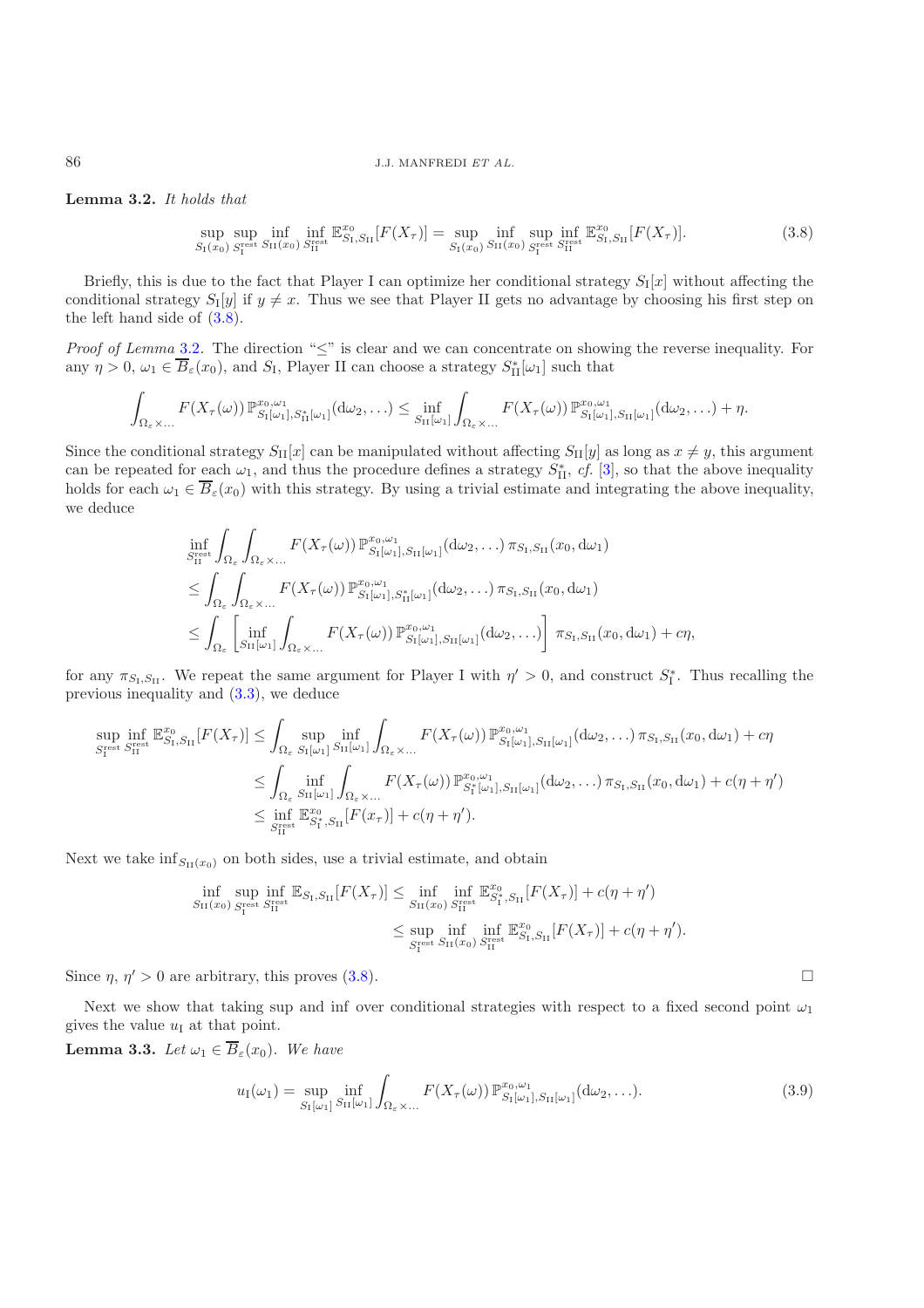*Proof.* We denote by  $S_1^{\omega_1}$ ,  $S_{II}^{\omega_2}$  strategies defined on  $\{\omega_1\} \times \Omega_{\varepsilon} \times \Omega_{\varepsilon} \times \ldots$  *i.e.* we have a starting point  $\omega_1$ . Given such strategies  $S_1^{\omega_1}$ ,  $S_{II}^{\omega_1}$ , we define conditional strategies  $S_I[\omega_1]$ ,  $S_{II}[\omega_1]$  with the first points  $x_0, \omega_1$  by setting

$$
S_{\mathrm{I}}[\omega_{1}](x_{0},\omega_{1},\ldots,\omega_{k})=S_{\mathrm{I}}^{\omega_{1}}(\omega_{1},\ldots,\omega_{k}),
$$
\n(3.10)

<span id="page-6-0"></span>and analogously for  $S_{\text{II}}^{\omega_1}$ . Definition [\(3.10\)](#page-6-0) applied in the calculation

$$
\pi_{S_{\mathrm{I}}[\omega_{1}],S_{\mathrm{II}}[\omega_{1}]}(x_{0},\omega_{1},\ldots,\omega_{k},A) = \frac{\beta |A \cap B_{\varepsilon}(\omega_{k})|}{|B_{\varepsilon}(\omega_{k})|} + \frac{\alpha}{2} \delta_{S_{\mathrm{I}}[\omega_{1}](x_{0},\omega_{1},\ldots,\omega_{k})}(A) + \frac{\alpha}{2} \delta_{S_{\mathrm{II}}[\omega_{1}](x_{0},\omega_{1},\ldots,\omega_{k})}(A)
$$

$$
= \frac{\beta |A \cap B_{\varepsilon}(\omega_{k})|}{|B_{\varepsilon}(\omega_{k})|} + \frac{\alpha}{2} \delta_{S_{\mathrm{I}}^{\omega_{1}}(\omega_{1},\ldots,\omega_{k})}(A) + \frac{\alpha}{2} \delta_{S_{\mathrm{II}}^{\omega_{1}}(\omega_{1},\ldots,\omega_{k})}(A)
$$

$$
= \pi_{S_{\mathrm{I}}^{\omega_{1}},S_{\mathrm{II}}^{\omega_{1}}}(\omega_{1},\ldots,\omega_{k},A)
$$

shows that the transition probabilities are the same. This fact,  $(3.5)$ , and  $(3.7)$  imply

$$
\tilde{\mu}_{S_{\text{I}}[\omega_{1}],S_{\text{II}}[\omega_{1}]}^{2,(x_{0},\omega_{1})}(A_{2} \times A_{3}) = \int_{A_{2}} \pi_{S_{\text{I}}[\omega_{1}],S_{\text{II}}[\omega_{1}]}(x_{0},\omega_{1},\omega_{2},A_{3}) \tilde{\mu}_{S_{\text{I}}[\omega_{1}],S_{\text{II}}[\omega_{1}]}^{1,(x_{0},\omega_{1})}(d\omega_{2})
$$
\n
$$
= \int_{A_{2}} \pi_{S_{\text{I}}[\omega_{1}],S_{\text{II}}[\omega_{1}]}(x_{0},\omega_{1},\omega_{2},A_{3}) \pi_{S_{\text{I}}[\omega_{1}],S_{\text{II}}[\omega_{1}]}(x_{0},\omega_{1},d\omega_{2})
$$
\n
$$
= \int_{A_{2}} \pi_{S_{\text{I}}^{\omega_{1}},S_{\text{II}}^{\omega_{1}}}(\omega_{1},\omega_{2},A_{3}) \mu_{S_{\text{I}}^{\omega_{1}},S_{\text{II}}^{\omega_{1}}}^{1,\omega_{1}}(\omega_{1},d\omega_{2})
$$
\n
$$
= \mu_{S_{\text{I}}^{\omega_{1}},S_{\text{II}}^{\omega_{1}}}^{2,\omega_{1}}(\{\omega_{1}\} \times A_{2} \times A_{3}).
$$

Assume then that

$$
\tilde{\mu}_{S_{\mathrm{I}}[\omega_1],S_{\mathrm{II}}[\omega_1]}^{k,(x_0,\omega_1)}(A_2 \times \ldots \times A_{k+1}) = \mu_{S_1^{\omega_1},S_{\mathrm{II}}^{\omega_1}}^{k,\omega_1}(\{\omega_1\} \times A_2 \times \ldots \times A_{k+1}).
$$

This implies

$$
\tilde{\mu}_{S_{\text{I}}[\omega_{1}],S_{\text{II}}[\omega_{1}]}^{k+1,(x_{0},\omega_{1})}(A_{2} \times \ldots \times A_{k+2}) = \int_{A_{2} \times \ldots \times A_{k+1}} \pi_{S_{\text{I}}[\omega_{1}],S_{\text{II}}[\omega_{1}]}(x_{0},\omega_{1},\ldots,\omega_{k+1},A_{k+2})
$$
\n
$$
\times \tilde{\mu}_{S_{\text{I}}[\omega_{1}],S_{\text{II}}[\omega_{1}]}^{k,(x_{0},\omega_{1})}(d\omega_{2},\ldots,d\omega_{k+1})
$$
\n
$$
= \int_{A_{2} \times \ldots \times A_{k+1}} \pi_{S_{\text{I}}^{\omega_{1}},S_{\text{II}}^{\omega_{1}}}(\omega_{1},\ldots,\omega_{k+1},A_{k+2}) \mu_{S_{\text{I}}^{\omega_{1}},S_{\text{II}}^{\omega_{1}}}^{k,\omega_{1}}(\omega_{1},d\omega_{2},\ldots,d\omega_{k+1})
$$
\n
$$
= \mu_{S_{\text{I}}^{\omega_{1}},S_{\text{II}}^{\omega_{1}}}^{k+1,\omega_{1}}(\{\omega_{1}\} \times A_{2} \times \ldots \times A_{k+2}).
$$

Thus by induction

$$
\mathbb{P}^{x_0,\omega_1}_{S_1[\omega_1],S_{11}[\omega_1]}(A_2 \times ...)=\mathbb{P}^{\omega_1}_{S_1^{\omega_1},S_{11}^{\omega_1}}(\{\omega_1\} \times A_2 \times ...).
$$

Similarly, if we are given two conditional strategies  $S_I[\omega_1], S_{II}[\omega_1]$ , we can define strategies  $S_I^{\omega_1}, S_{II}^{\omega_1}$ , and repeat the above reasoning. By taking the infimum and the supremum, we obtain

$$
\sup_{S_{\mathrm{I}}[\omega_1]} \inf_{S_{\mathrm{II}}[\omega_1]} \int_{\Omega_{\varepsilon} \times \dots} F(X_{\tau}(\omega)) \mathbb{P}_{S_{\mathrm{I}}[\omega_1], S_{\mathrm{II}}[\omega_1]}^{\omega_0, \omega_1}(\mathrm{d}\omega_2, \dots) = \sup_{S_{\mathrm{I}}^{\omega_1}} \inf_{S_{\mathrm{II}}^{\omega_1}} \int_{\Omega_{\varepsilon} \times \Omega_{\varepsilon} \times \dots} F(X_{\tau}(\omega_1, \dots)) \mathbb{P}_{S_{\mathrm{I}}^{\omega_1}, S_{\mathrm{II}}^{\omega_1}}^{\omega_1}(\mathrm{d}\omega_2, \dots),
$$

which proves the claim.

Now, we are ready to prove our main result.

 $\Box$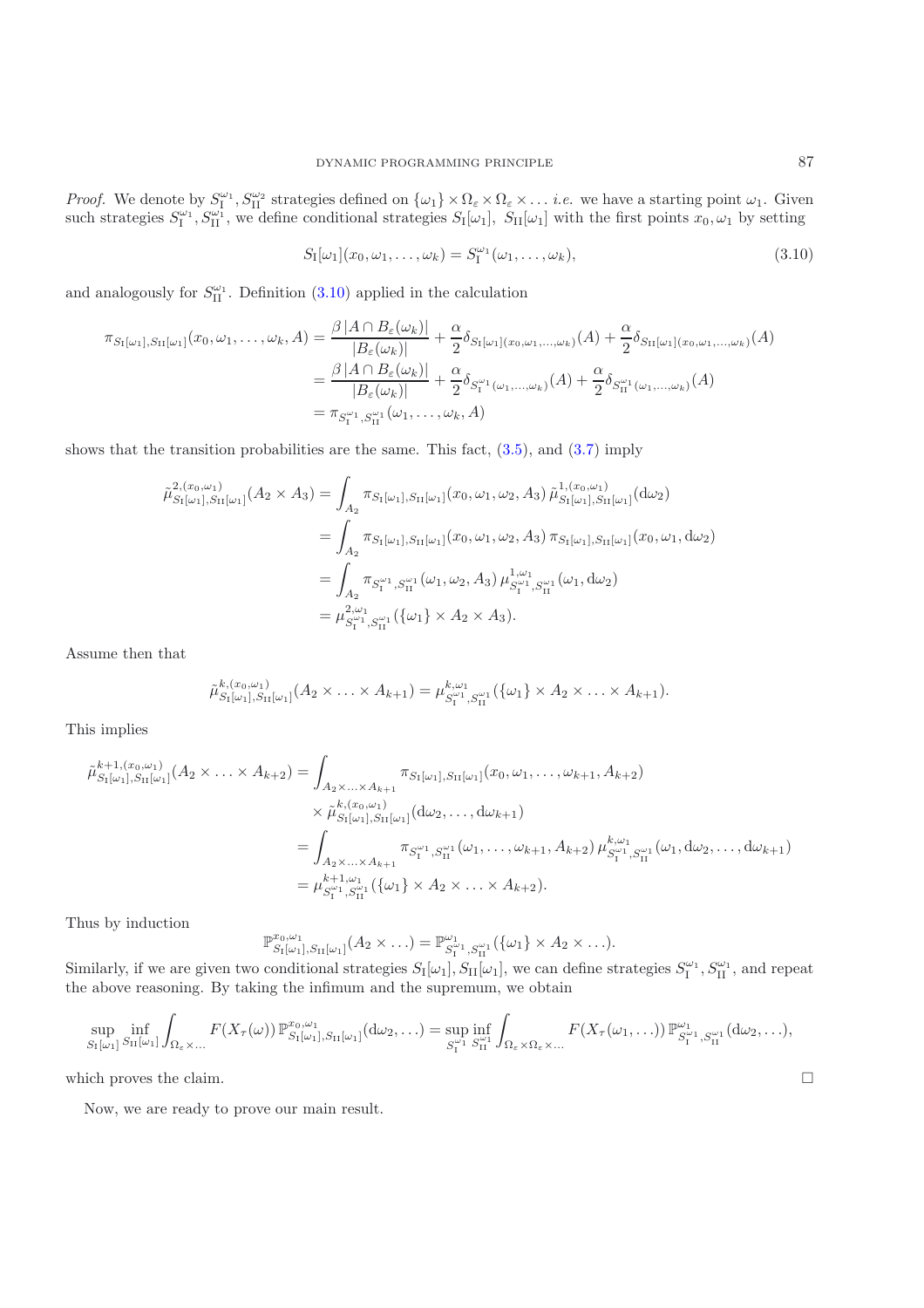**Theorem 3.4** (DPP)**.** *The value function for Player* I *satisfies*

$$
u_{\mathrm{I}}(x) = \frac{\alpha}{2} \left\{ \sup_{y \in \overline{B}_{\varepsilon}(x)} u_{\mathrm{I}}(y) + \inf_{y \in \overline{B}_{\varepsilon}(x)} u_{\mathrm{I}}(y) \right\} + \beta \int_{B_{\varepsilon}(x)} u_{\mathrm{I}}(y) \mathrm{d}y, \quad x \in \Omega,
$$
  

$$
u_{\mathrm{I}}(x) = F(x), \qquad x \in \Gamma_{\varepsilon}.
$$

*Further, the value function for Player* II *satisfies the same equation.*

*Proof.* The idea in the proof is to decompose the strategies with respect to the first step and the rest. Following the notation of Lemma [3.2,](#page-4-2) we have

$$
u_{\rm I}(x_0) = \sup_{S_{\rm I}} \inf_{S_{\rm II}} \mathbb{E}_{S_{\rm I},S_{\rm II}}^{\mathcal{X}_0}[F(X_{\tau})] = \sup_{S_{\rm I}(x_0)} \sup_{S_{\rm I}^{\rm rest}} \inf_{S_{\rm II}(x_0)} \inf_{S_{\rm II}^{\rm rest}} \mathbb{E}_{S_{\rm I},S_{\rm II}}^{\mathcal{X}_0}[F(X_{\tau})].
$$

According to Lemma [3.2](#page-4-2)

$$
\sup_{S_I(x_0)} \sup_{S_I^{\text{rest}}} \inf_{S_{II}(x_0)} \inf_{S_{II}^{\text{rest}}} \mathbb{E}_{S_I, S_{II}}^{x_0}[F(X_\tau)] = \sup_{S_I(x_0)} \inf_{S_{II}(x_0)} \sup_{S_I^{\text{rest}}} \inf_{S_{II}^{\text{rest}}} \mathbb{E}_{S_I, S_{II}}^{x_0}[F(X_\tau)].
$$

This together with [\(3.3\)](#page-3-3) implies

$$
u_{\rm I}(x_0) = \sup_{S_{\rm I}(x_0)} \inf_{S_{\rm II}(x_0)} \sup_{S_{\rm I}^{\rm rest}} \inf_{S_{\rm II}^{\rm rest}} \mathbb{E}_{S_{\rm I}, S_{\rm II}}^{x_0} [F(X_{\tau})]
$$
  
= 
$$
\sup_{S_{\rm I}(x_0)} \inf_{S_{\rm II}(x_0)} \int_{\Omega_{\varepsilon}} V(F(x_{\tau}) | x_0, \omega_1) \pi_{S_{\rm I}, S_{\rm II}}(x_0, d\omega_1),
$$
 (3.11)

<span id="page-7-0"></span>where we denoted

$$
V(F(x_{\tau}) \mid x_0, \omega_1) = \sup_{S_{\mathrm{I}}[\omega_1]} \inf_{S_{\mathrm{II}}[\omega_1]} \int_{\Omega_{\varepsilon} \times \dots} F(X_{\tau}(\omega)) \, \mathbb{P}_{S_{\mathrm{I}}[\omega_1], S_{\mathrm{II}}[\omega_1]}^{x_0, \omega_1}(\mathrm{d}\omega_2, \dots).
$$

The justification for interchanging sup inf with the first integral is similar to that in  $(3.8)$ , that is, the conditional strategy  $S_I[x]$  can be manipulated without affecting  $S_I[y]$  as long as  $x \neq y$ . By [\(3.11\)](#page-7-0), Lemma [3.3,](#page-5-1) and [\(2.1\)](#page-2-0), we obtain

$$
u_{\rm I}(x_0) = \sup_{S_{\rm I}(x_0)} \inf_{S_{\rm II}(x_0)} \int_{\Omega_{\epsilon}} u_{\rm I}(\omega_1) \pi_{S_{\rm I},S_{\rm II}}(x_0, d\omega_1)
$$
  
\n
$$
= \sup_{S_{\rm I}(x_0)} \inf_{S_{\rm II}(x_0)} \left[ \frac{\alpha}{2} \left\{ u_{\rm I}(S_{\rm I}(x_0)) + u_{\rm I}(S_{\rm II}(x_0)) \right\} + \beta \int_{B_{\epsilon}(x_0)} u_{\rm I} \mathrm{d}y \right]
$$
  
\n
$$
= \frac{\alpha}{2} \left\{ \sup_{S_{\rm I}(x_0)} u_{\rm I}(S_{\rm I}(x_0)) + \inf_{S_{\rm II}(x_0)} u_{\rm I}(S_{\rm II}(x_0)) \right\} + \beta \int_{B_{\epsilon}(x_0)} u_{\rm I} \mathrm{d}y.
$$

In the last equality we used the fact that the infimum only affects the second term, the supremum only the first term, and the third term is independent of the strategies. This completes the proof.  $\Box$ 

Let the payoff function  $F$  be bounded. Given the value functions

$$
u_{\rm I}(x_0) = \sup_{S_{\rm I}} \inf_{S_{\rm II}} \mathbb{E}_{S_{\rm I},S_{\rm II}}^{x_0}[F(X_{\tau})]
$$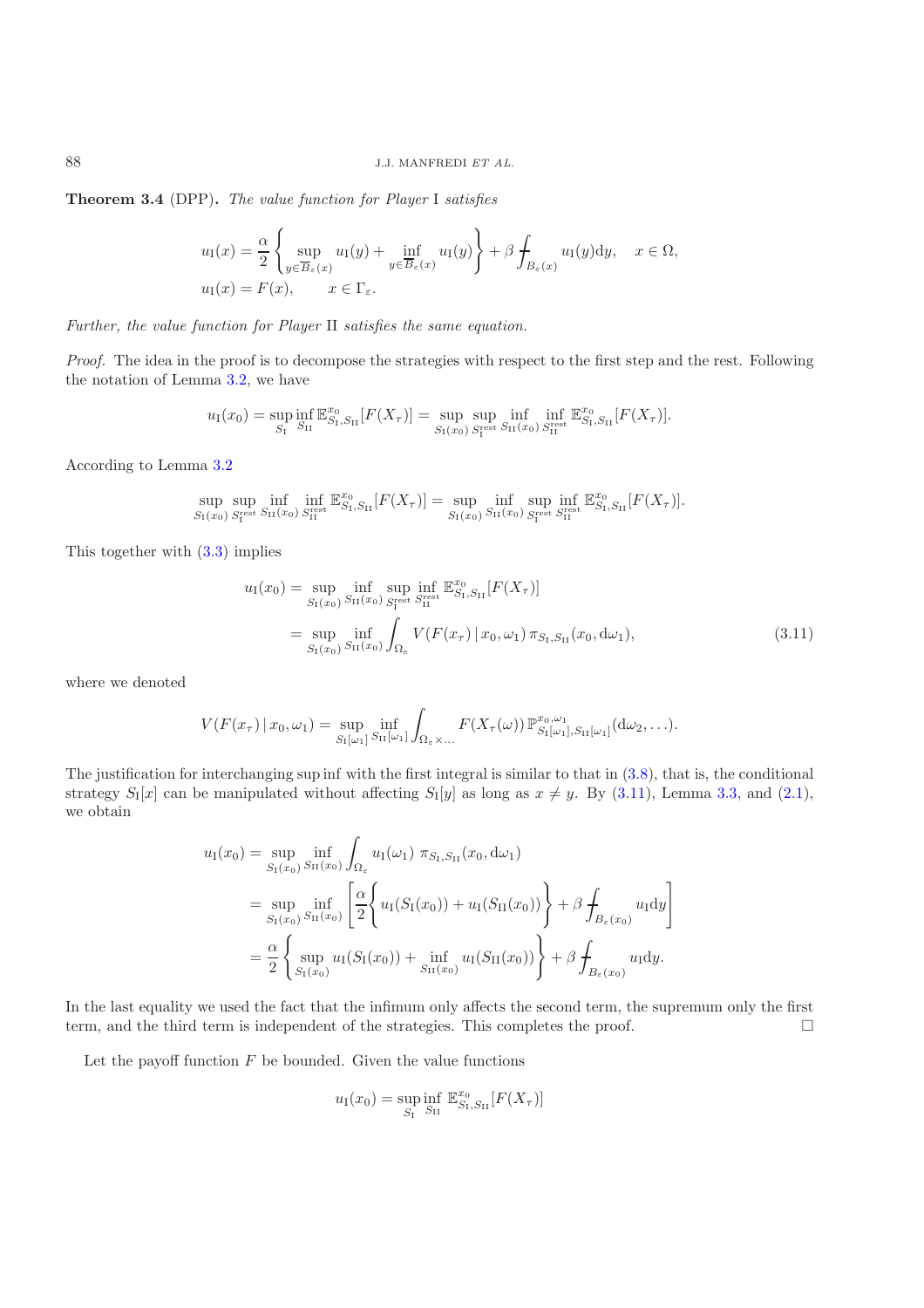and

$$
u_{\rm II}(x_0)=\inf_{S_{\rm II}}\sup_{S_{\rm I}}\, \mathbb{E}_{S_{\rm I},S_{\rm II}}^{x_0}[F(X_{\tau})],
$$

there are natural strategies for each player. These strategies turn out to be Markovian and quasioptimal. Fix  $\eta > 0$  and define strategies

$$
\check{S}_{\mathrm{I}} = \{\check{S}_{\mathrm{I}}^k\}_{k=0}^\infty \quad \text{and} \quad \check{S}_{\mathrm{II}} = \{\check{S}_{\mathrm{II}}^k\}_{k=0}^\infty
$$

as follows:

$$
\check{S}_{\mathrm{I}}^{k}(x_{0}, x_{1}, \ldots, x_{k}) = x_{k+1} \in \overline{B}_{\varepsilon}(x_{k}), \text{ where } u(x_{k+1}) \ge \sup_{y \in \overline{B}_{\varepsilon}(x_{k})} u(y) - 2^{-k}\eta
$$
  

$$
\check{S}_{\mathrm{II}}^{k}(x_{0}, x_{1}, \ldots, x_{k}) = x_{k+1} \in \overline{B}_{\varepsilon}(x_{k}), \text{ where } u(x_{k+1}) \le \inf_{y \in \overline{B}_{\varepsilon}(x_{k})} u(y) + 2^{-k}\eta.
$$

These strategies depend on  $\eta$  and they define a measure  $\mathbb{P}_{\check{S}_I,\check{S}_{II}}^{x_0,\eta}$  on  $\mathcal{F}^{\infty}$ . With respect to this measure the value corresponding to a game with fixed strategies  $\check{S}_I$  and  $\check{S}_{II}$  is given by

$$
v_{\eta}(x_0) = \mathbb{E}_{\check{S}_I, \check{S}_{II}}^{x_0, \eta} [F(X_{\tau})].
$$

**Theorem 3.5.** *It holds that*

$$
|u_I(x_0) - v_\eta(x_0)| \le \eta.
$$

*Proof.* The proof is based on the following observation

$$
\mathbb{E}_{S_1, \check{S}_{II}}^{x_0}[u_1(x_k) + \eta 2^{-k} | x_0, \dots, x_{k-1}] \leq \frac{\alpha}{2} \left\{ \inf_{\overline{B}_{\varepsilon}(x_{k-1})} u_1 + \eta 2^{-k} + \sup_{\overline{B}_{\varepsilon}(x_{k-1})} u_1 \right\} + \beta \int_{B_{\varepsilon}(x_{k-1})} u_1 dy + \eta 2^{-k} \leq u_1(x_{k-1}) + \eta 2^{-(k-1)},
$$

where we have estimated the strategy of Player I by the supremum and used the definition of  $\check{S}_{II}$ . Therefore we conclude that

$$
u_{\rm I}(x_k)+\eta 2^{-k}
$$

is a supermartingale. Since  $u_I = v_{\eta} = F$  at the boundary strip  $\Gamma_{\varepsilon}$ , we deduce

$$
v_{\eta}(x_0) = \mathbb{E}_{\tilde{S}_1, \tilde{S}_{II}}^{\tilde{x}_0}[F(x_{\tau})] = \mathbb{E}_{\tilde{S}_1, \tilde{S}_{II}}^{\tilde{x}_0}[v_{\eta}(x_{\tau})]
$$
  
\n
$$
= \mathbb{E}_{\tilde{S}_1, \tilde{S}_{II}}^{\tilde{x}_0}[u_I(x_{\tau})] = \mathbb{E}_{\tilde{S}_1, \tilde{S}_{II}}^{\tilde{x}_0}[u_I(x_{\tau}) + \eta 2^{-\tau}] - \mathbb{E}_{\tilde{S}_1, \tilde{S}_{II}}^{\tilde{x}_0}[\eta 2^{-\tau}]
$$
  
\n
$$
\leq \mathbb{E}_{\tilde{S}_1, \tilde{S}_{II}}[u_I(x_{\tau}) + \eta 2^{-\tau}]
$$
  
\n
$$
\leq \liminf_{k \to \infty} \mathbb{E}_{\tilde{S}_1, \tilde{S}_{II}}[u_I(x_{\tau \wedge k}) + \eta 2^{-\tau \wedge k}]
$$
  
\n
$$
\leq u_I(x_0) + \eta,
$$

where  $\tau \wedge k = \min(\tau, k)$ , and we used Fatou's lemma as well as the optional stopping theorem for  $u_1(x_k) + \eta 2^{-k}$ .

This shows that  $u_1(x_0) - v_\eta(x_0) \geq -\eta$ . The inequality  $u_1(x_0) - v_\eta(x_0) \leq \eta$  follows by a symmetric argument using  $\check{S}_I$ .

*Acknowledgements*. Part of this work was done during a visit of M.P. and J.D.R. to University of Pittsburgh. They wish to thank for the friendly and stimulating atmosphere found there. J.D.R. partially supported by project MTM2004-02223, MEC, Spain, by UBA X066 and by CONICET, Argentina. J.J.M. supported in part by NSF award DMS-1001179.